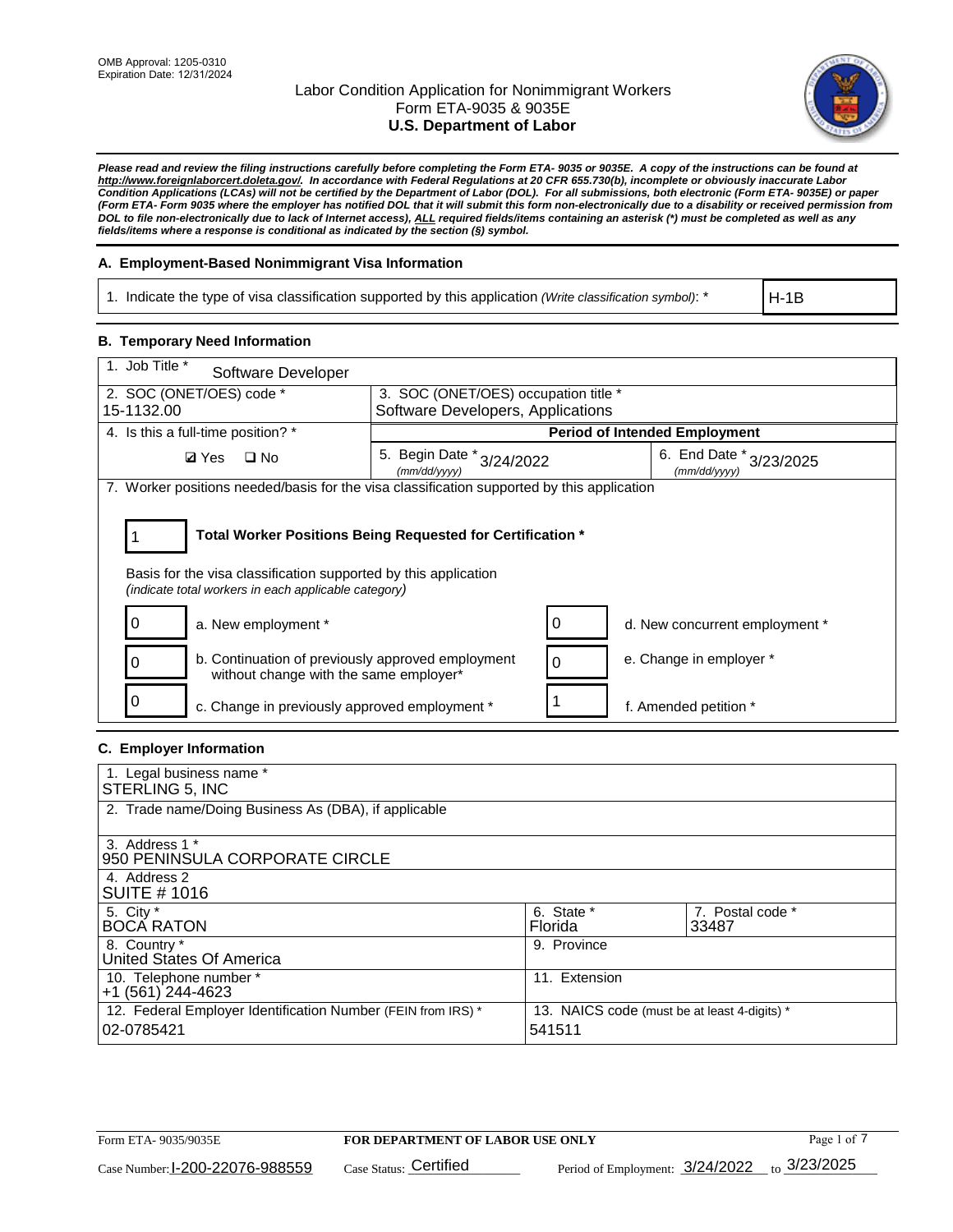

## **D. Employer Point of Contact Information**

**Important Note**: The information contained in this Section must be that of an employee of the employer who is authorized to act on behalf of the employer in labor certification matters. The information in this Section must be different from the agent or attorney information listed in Section E, unless the attorney is an employee of the employer.

| 1. Contact's last (family) name *                | 2. First (given) name * |                       | 3. Middle name(s)         |
|--------------------------------------------------|-------------------------|-----------------------|---------------------------|
| RAVI                                             | <b>BHARAT</b>           |                       | <b>REDDY</b>              |
| 4. Contact's job title *<br>HR MANAGER           |                         |                       |                           |
| 5. Address 1 *<br>950 PENINSULA CORPORATE CIRCLE |                         |                       |                           |
| 6. Address 2<br><b>SUITE# 1016</b>               |                         |                       |                           |
| 7. City $*$<br><b>BOCA RATON</b>                 |                         | 8. State *<br>Florida | 9. Postal code *<br>33487 |
| 10. Country *<br>United States Of America        |                         | 11. Province          |                           |
| 12. Telephone number *                           | Extension<br>13.        | 14. E-Mail address    |                           |
| +1 (561) 244-4623                                |                         | RBR@STERLING5.COM     |                           |

# **E. Attorney or Agent Information (If applicable)**

**Important Note**: The employer authorizes the attorney or agent identified in this section to act on its behalf in connection with the filing of this application.

| 1. Is the employer represented by an attorney or agent in the filing of this application? *<br>If "Yes," complete the remainder of Section E below. |               |                            |                                           |                              |                   |                  | $\square$ No |
|-----------------------------------------------------------------------------------------------------------------------------------------------------|---------------|----------------------------|-------------------------------------------|------------------------------|-------------------|------------------|--------------|
| 2. Attorney or Agent's last (family) name §                                                                                                         |               | 3. First (given) name $\S$ |                                           |                              | 4. Middle name(s) |                  |              |
| <b>SOMIREDDY</b>                                                                                                                                    |               | SANTOSH REDDY              |                                           |                              | N/A               |                  |              |
| 5. Address 1 §<br>20745 Williamsport Place                                                                                                          |               |                            |                                           |                              |                   |                  |              |
| 6. Address 2<br>Suite # 390                                                                                                                         |               |                            |                                           |                              |                   |                  |              |
| 7. City §<br>Ashburn                                                                                                                                |               |                            | 8. State §<br>Virginia                    |                              | 20147             | 9. Postal code § |              |
| 10. Country §<br><b>United States Of America</b>                                                                                                    |               |                            | 11. Province                              |                              |                   |                  |              |
| 12. Telephone number §                                                                                                                              | 13. Extension | 14. F-Mail address         |                                           |                              |                   |                  |              |
| +1 (703) 544-2200                                                                                                                                   |               |                            | LCA@SOMIREDDYLAW.COM                      |                              |                   |                  |              |
| 15. Law firm/Business name §                                                                                                                        |               |                            |                                           | 16. Law firm/Business FEIN § |                   |                  |              |
| SOMIREDDY LAW GROUP PLLC                                                                                                                            |               |                            |                                           | 82-1918741                   |                   |                  |              |
| 18. State of highest court where attorney is in good<br>17. State Bar number (only if attorney) §                                                   |               |                            |                                           |                              |                   |                  |              |
| 86909                                                                                                                                               |               |                            | standing (only if attorney) §<br>Virginia |                              |                   |                  |              |
| 19. Name of the highest State court where attorney is in good standing (only if attorney) §                                                         |               |                            |                                           |                              |                   |                  |              |
| <b>SUPREME COURT</b>                                                                                                                                |               |                            |                                           |                              |                   |                  |              |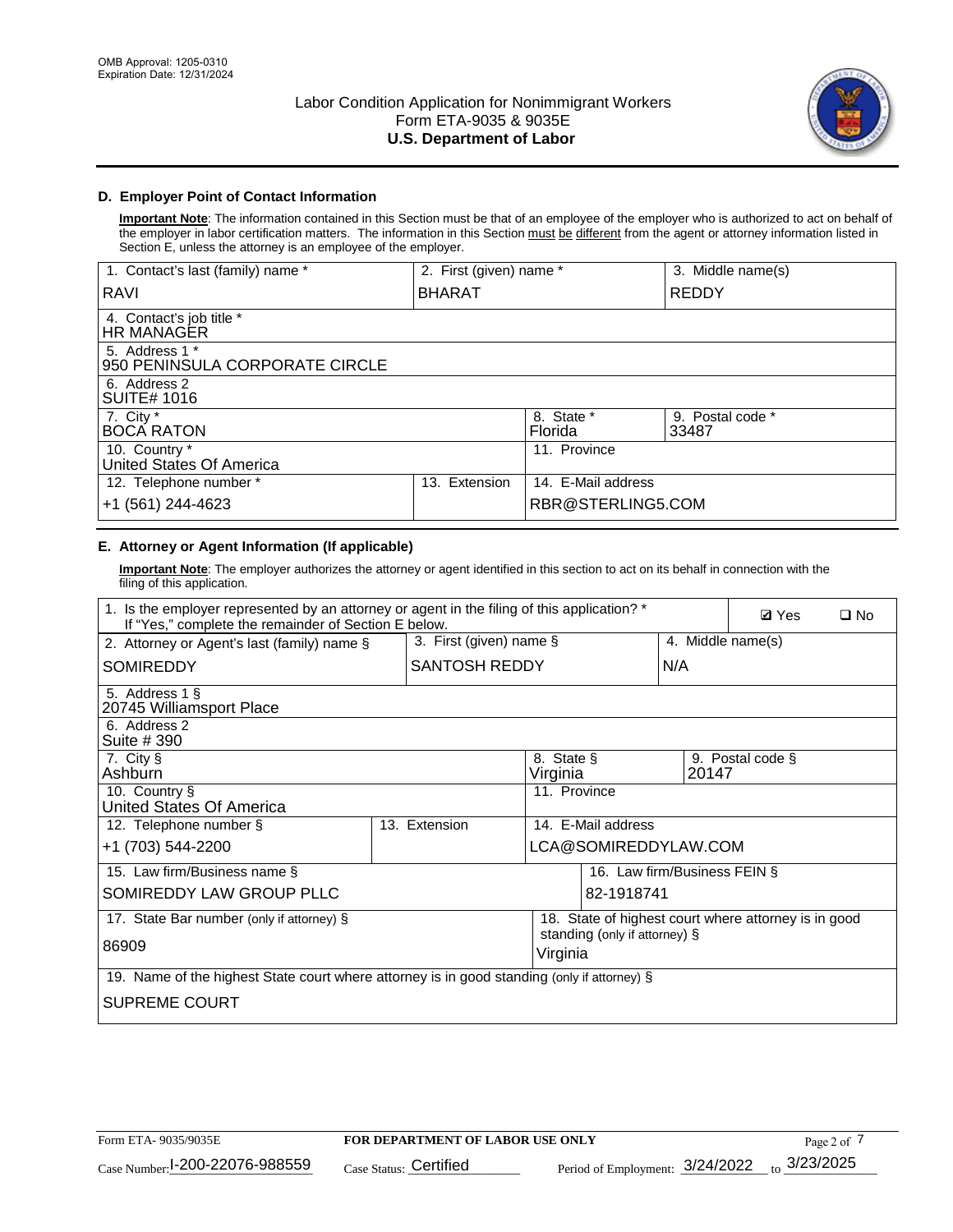

### **F. Employment and Wage Information**

**Important Note**: The employer must define the intended place(s) of employment with as much geographic specificity as possible. Each intended place(s) of employment listed below must be the worksite or physical location where the work will actually be performed and cannot be a P.O. Box. The employer must identify all intended places of employment, including those of short duration, on the LCA. 20 CFR 655.730(c)(5). If the employer is submitting this form non-electronically and the work is expected to be performed in more than one location, an attachment must be submitted in order to complete this section. An employer has the option to use either a single Form ETA-9035/9035E or multiple forms to disclose all intended places of employment. If the employer has more than ten (10) intended places of employment at the time of filing this application, the employer must file as many additional LCAs as are necessary to list all intended places of employment. See the form instructions for further information about identifying all intended places of employment.

### a.*Place of Employment Information* 1

|                                          | 1. Enter the estimated number of workers that will perform work at this place of employment under<br>1<br>the LCA.*            |  |                                          |                      |  |  |  |  |
|------------------------------------------|--------------------------------------------------------------------------------------------------------------------------------|--|------------------------------------------|----------------------|--|--|--|--|
|                                          | 2. Indicate whether the worker(s) subject to this LCA will be placed with a secondary entity at this<br>place of employment. * |  | <b>Ø</b> Yes                             | $\square$ No         |  |  |  |  |
|                                          | 3. If "Yes" to question 2, provide the legal business name of the secondary entity. §                                          |  |                                          |                      |  |  |  |  |
|                                          | AT&T                                                                                                                           |  |                                          |                      |  |  |  |  |
| 4. Address 1 *<br>20205 NORTH CREEK PKWY |                                                                                                                                |  |                                          |                      |  |  |  |  |
|                                          | 5. Address 2                                                                                                                   |  |                                          |                      |  |  |  |  |
| 6. City $*$<br><b>Bothell</b>            |                                                                                                                                |  | 7. County *<br>King                      |                      |  |  |  |  |
|                                          | 8. State/District/Territory *<br>9. Postal code *<br>Washington<br>98011                                                       |  |                                          |                      |  |  |  |  |
|                                          | 10. Wage Rate Paid to Nonimmigrant Workers *                                                                                   |  | 10a. Per: (Choose only one)*             |                      |  |  |  |  |
|                                          | 120000 00<br>From $\text{\$}$ 119350 00 To: $\text{\$}$                                                                        |  | □ Hour □ Week □ Bi-Weekly □ Month ☑ Year |                      |  |  |  |  |
|                                          | 11. Prevailing Wage Rate *                                                                                                     |  | 11a. Per: (Choose only one)*             |                      |  |  |  |  |
|                                          | 119350 00<br>$\mathbb{S}$                                                                                                      |  | □ Hour □ Week □ Bi-Weekly □ Month 回 Year |                      |  |  |  |  |
|                                          | Questions 12-14. Identify the source used for the prevailing wage (PW) (check and fully complete only one): *                  |  |                                          |                      |  |  |  |  |
| 12.                                      | a. PWD tracking number §<br>A Prevailing Wage Determination (PWD) issued by the Department of Labor                            |  |                                          |                      |  |  |  |  |
| 13.<br>$\blacktriangledown$              | A PW obtained independently from the Occupational Employment Statistics (OES) Program                                          |  |                                          |                      |  |  |  |  |
|                                          | a. Wage Level (check one): §                                                                                                   |  |                                          | b. Source Year §     |  |  |  |  |
|                                          | ☑ ⊪<br>$\square$ $\square$<br>$\Box$ IV<br>□⊥<br>$\Box$ N/A                                                                    |  |                                          | 7/1/2021 - 6/30/2022 |  |  |  |  |
| $\frac{14}{1}$                           | A PW obtained using another legitimate source (other than OES) or an independent authoritative source                          |  |                                          |                      |  |  |  |  |
|                                          | a. Source Type (check one): §                                                                                                  |  |                                          | b. Source Year §     |  |  |  |  |
|                                          | $\Box$ CBA<br>$\Box$ DBA<br>$\square$ SCA<br>$\Box$ Other/ PW Survey                                                           |  |                                          |                      |  |  |  |  |
|                                          | c. If responded "Other/ PW Survey" in question 14.a, enter the name of the survey producer or publisher §                      |  |                                          |                      |  |  |  |  |
|                                          |                                                                                                                                |  |                                          |                      |  |  |  |  |
|                                          | d. If responded "Other/ PW Survey" in question 14.a, enter the title or name of the PW survey §                                |  |                                          |                      |  |  |  |  |
|                                          |                                                                                                                                |  |                                          |                      |  |  |  |  |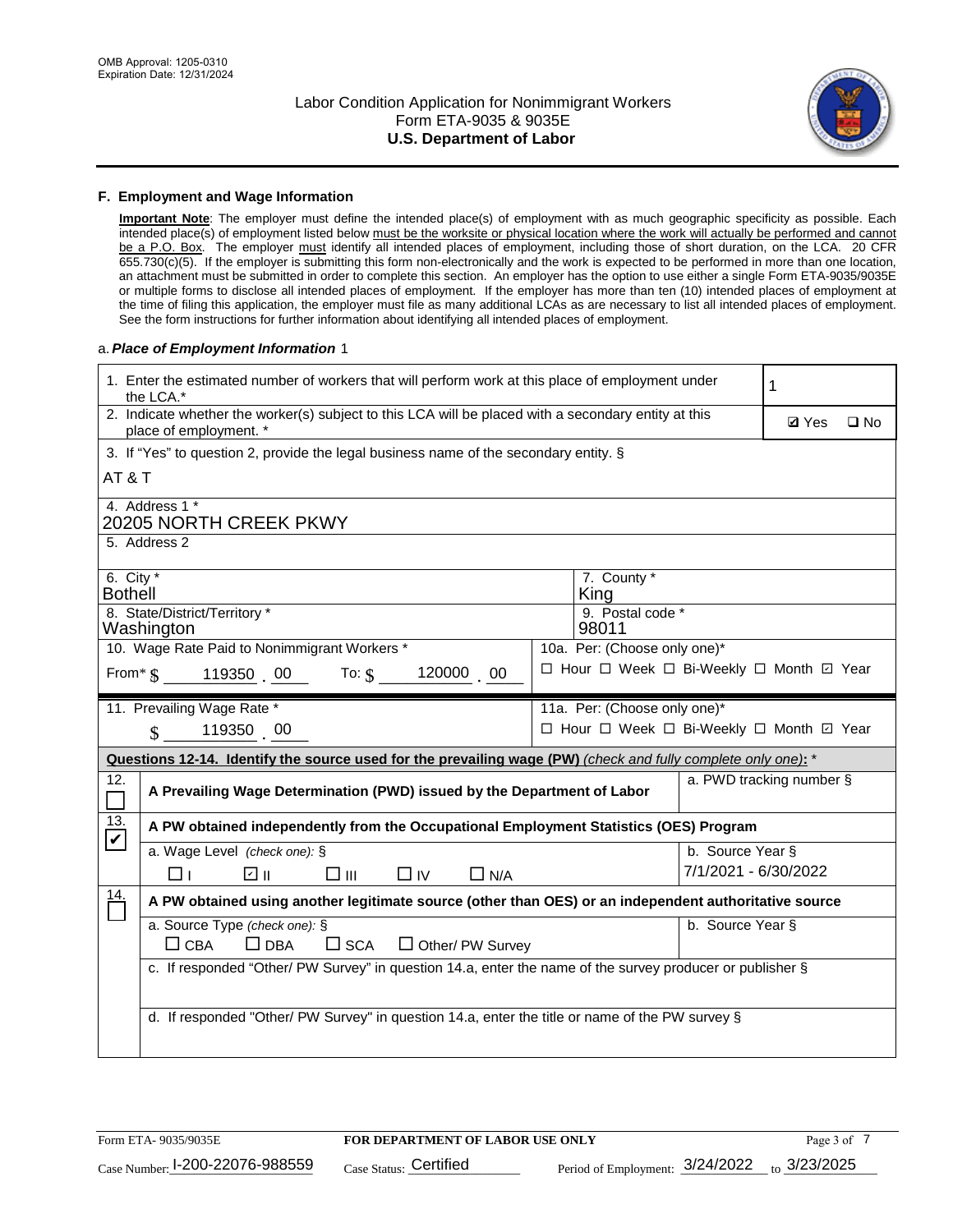

## **G. Employer Labor Condition Statements**

! *Important Note:* In order for your application to be processed, you MUST read Section G of the Form ETA-9035CP - General Instructions for the 9035 & 9035E under the heading "Employer Labor Condition Statements" and agree to all four (4) labor condition statements summarized below:

- (1) **Wages:** The employer shall pay nonimmigrant workers at least the prevailing wage or the employer's actual wage, whichever is higher, and pay for non-productive time. The employer shall offer nonimmigrant workers benefits and eligibility for benefits provided as compensation for services on the same basis as the employer offers to U.S. workers. The employer shall not make deductions to recoup a business expense(s) of the employer including attorney fees and other costs connected to the performance of H-1B, H-1B1, or E-3 program functions which are required to be performed by the employer. This includes expenses related to the preparation and filing of this LCA and related visa petition information. 20 CFR 655.731;
- (2) **Working Conditions:** The employer shall provide working conditions for nonimmigrants which will not adversely affect the working conditions of workers similarly employed. The employer's obligation regarding working conditions shall extend for the duration of the validity period of the certified LCA or the period during which the worker(s) working pursuant to this LCA is employed by the employer, whichever is longer. 20 CFR 655.732;
- (3) **Strike, Lockout, or Work Stoppage:** At the time of filing this LCA, the employer is not involved in a strike, lockout, or work stoppage in the course of a labor dispute in the occupational classification in the area(s) of intended employment. The employer will notify the Department of Labor within 3 days of the occurrence of a strike or lockout in the occupation, and in that event the LCA will not be used to support a petition filing with the U.S. Citizenship and Immigration Services (USCIS) until the DOL Employment and Training Administration (ETA) determines that the strike or lockout has ended. 20 CFR 655.733; and
- (4) **Notice:** Notice of the LCA filing was provided no more than 30 days before the filing of this LCA or will be provided on the day this LCA is filed to the bargaining representative in the occupation and area of intended employment, or if there is no bargaining representative, to workers in the occupation at the place(s) of employment either by electronic or physical posting. This notice was or will be posted for a total period of 10 days, except that if employees are provided individual direct notice by e-mail, notification need only be given once. A copy of the notice documentation will be maintained in the employer's public access file. A copy of this LCA will be provided to each nonimmigrant worker employed pursuant to the LCA. The employer shall, no later than the date the worker(s) report to work at the place(s) of employment, provide a signed copy of the certified LCA to the worker(s) working pursuant to this LCA. 20 CFR 655.734.

1. **I have read and agree to** Labor Condition Statements 1, 2, 3, and 4 above and as fully explained in Section G of the Form ETA-9035CP – General Instructions for the 9035 & 9035E and the Department's regulations at 20 CFR 655 Subpart H. \*

**Ø**Yes ロNo

### **H. Additional Employer Labor Condition Statements –H-1B Employers ONLY**

!**Important Note***:* In order for your H-1B application to be processed, you MUST read Section H – Subsection 1 of the Form ETA 9035CP – General Instructions for the 9035 & 9035E under the heading "Additional Employer Labor Condition Statements" and answer the questions below.

#### *a. Subsection 1*

| 1. At the time of filing this LCA, is the employer H-1B dependent? §                                                                                                                                                                                          |  |  | $\square$ No |              |  |
|---------------------------------------------------------------------------------------------------------------------------------------------------------------------------------------------------------------------------------------------------------------|--|--|--------------|--------------|--|
| 2. At the time of filing this LCA, is the employer a willful violator? $\S$                                                                                                                                                                                   |  |  | ⊡ No         |              |  |
| 3. If "Yes" is marked in questions H.1 and/or H.2, you must answer "Yes" or "No" regarding<br>whether the employer will use this application ONLY to support H-1B petitions or extensions of<br>status for exempt H-1B nonimmigrant workers? §                |  |  | $\Box$ No    |              |  |
| 4. If "Yes" is marked in question H.3, identify the statutory basis for the<br>■ \$60,000 or higher annual wage<br>exemption of the H-1B nonimmigrant workers associated with this<br>□ Master's Degree or higher in related specialty<br>$\Box$ Both<br>LCA. |  |  |              |              |  |
| H-1B Dependent or Willful Violator Employers -Master's Degree or Higher Exemptions ONLY                                                                                                                                                                       |  |  |              |              |  |
| 5. Indicate whether a completed Appendix A is attached to this LCA covering any H-1B<br>nonimmigrant worker for whom the statutory exemption will be based <b>ONLY</b> on attainment of a<br>Master's Degree or higher in related specialty. §                |  |  | ⊡ No         | <b>D</b> N/A |  |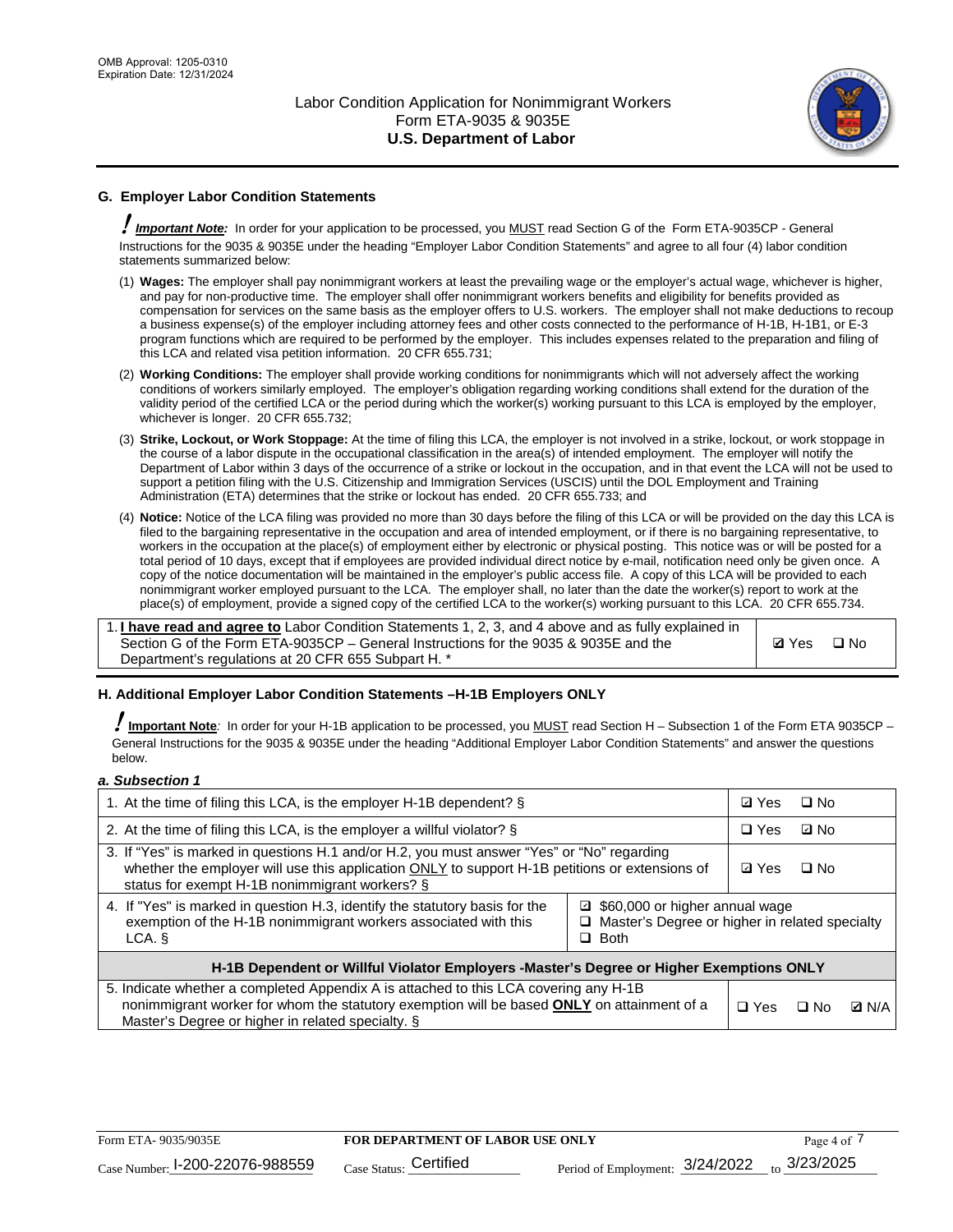

**If you marked "Yes" to questions H.a.1 (H-1B dependent) and/or H.a.2 (H-1B willful violator) and "No" to question H.a.3 (exempt H-1B nonimmigrant workers), you MUST read Section H – Subsection 2 of the Form ETA 9035CP – General Instructions for the 9035 & 9035E under the heading "Additional Employer Labor Condition Statements" and indicate your agreement to all three (3) additional statements summarized below.**

### *b. Subsection 2*

- A. **Displacement:** An H-1B dependent or willful violator employer is prohibited from displacing a U.S. worker in its own workforce within the period beginning 90 days before and ending 90 days after the date of filing of the visa petition. 20 CFR 655.738(c);
- B. **Secondary Displacement:** An H-1B dependent or willful violator employer is prohibited from placing an H-1B nonimmigrant worker(s) with another/secondary employer where there are indicia of an employment relationship between the nonimmigrant worker(s) and that other/secondary employer (thus possibly affecting the jobs of U.S. workers employed by that other employer), unless and until the employer subject to this LCA makes the inquiries and/or receives the information set forth in 20 CFR 655.738(d)(5) concerning that other/secondary employer's displacement of similarly employed U.S. workers in its workforce within the period beginning 90 days before and ending 90 days after the date of such placement. 20 CFR 655.738(d). Even if the required inquiry of the secondary employer is made, the H-1B dependent or willful violator employer will be subject to a finding of a violation of the secondary displacement prohibition if the secondary employer, in fact, displaces any U.S. worker(s) during the applicable time period; and
- C. **Recruitment and Hiring:** Prior to filing this LCA or any petition or request for extension of status for nonimmigrant worker(s) supported by this LCA, the H-1B dependent or willful violator employer must take good faith steps to recruit U.S. workers for the job(s) using procedures that meet industry-wide standards and offer compensation that is at least as great as the required wage to be paid to the nonimmigrant worker(s) pursuant to 20 CFR 655.731(a). The employer must offer the job(s) to any U.S. worker who applies and is equally or better qualified for the job than the nonimmigrant worker. 20 CFR 655.739.

| 6. I have read and agree to Additional Employer Labor Condition Statements A, B, and C above and |       |           |
|--------------------------------------------------------------------------------------------------|-------|-----------|
| as fully explained in Section H – Subsections 1 and 2 of the Form ETA 9035CP – General           | □ Yes | $\Box$ No |
| Instructions for the 9035 & 9035E and the Department's regulations at 20 CFR 655 Subpart H. §    |       |           |

### **I. Public Disclosure Information**

! **Important Note***:* You must select one or both of the options listed in this Section.

| 1. Public disclosure information in the United States will be kept at: * |  |  |  |  |  |  |  |
|--------------------------------------------------------------------------|--|--|--|--|--|--|--|
|--------------------------------------------------------------------------|--|--|--|--|--|--|--|

**sqrt** Employer's principal place of business □ Place of employment

### **J. Notice of Obligations**

A. Upon receipt of the certified LCA, the employer must take the following actions:

- o Print and sign a hard copy of the LCA if filing electronically (20 CFR 655.730(c)(3));<br>
Maintain the original signed and certified LCA in the employer's files (20 CFR 655.7
- Maintain the original signed and certified LCA in the employer's files (20 CFR 655.705(c)(2); 20 CFR 655.730(c)(3); and 20 CFR 655.760); and
- o Make a copy of the LCA, as well as necessary supporting documentation required by the Department of Labor regulations, available for public examination in a public access file at the employer's principal place of business in the U.S. or at the place of employment within one working day after the date on which the LCA is filed with the Department of Labor (20 CFR 655.705(c)(2) and 20 CFR 655.760).
- B. The employer must develop sufficient documentation to meet its burden of proof with respect to the validity of the statements made in its LCA and the accuracy of information provided, in the event that such statement or information is challenged (20 CFR 655.705(c)(5) and 20 CFR 655.700(d)(4)(iv)).
- C. The employer must make this LCA, supporting documentation, and other records available to officials of the Department of Labor upon request during any investigation under the Immigration and Nationality Act (20 CFR 655.760 and 20 CFR Subpart I).

*I declare under penalty of perjury that I have read and reviewed this application and that to the best of my knowledge, the*  information contained therein is true and accurate. I understand that to knowingly furnish materially false information in the *preparation of this form and any supplement thereto or to aid, abet, or counsel another to do so is a federal offense punishable by fines, imprisonment, or both (18 U.S.C. 2, 1001,1546,1621).*

| 1. Last (family) name of hiring or designated official *<br><b>Bharat Reddy</b> |                                                                                |
|---------------------------------------------------------------------------------|--------------------------------------------------------------------------------|
|                                                                                 |                                                                                |
| 6. Date signed *                                                                |                                                                                |
|                                                                                 | 2. First (given) name of hiring or designated official *   3. Middle initial § |

| Form ETA-9035/9035E             | <b>FOR DEPARTMENT OF LABOR USE ONLY</b> |                                                                   | Page 5 of |
|---------------------------------|-----------------------------------------|-------------------------------------------------------------------|-----------|
| Case Number: 1-200-22076-988559 | Case Status: Certified                  | Period of Employment: $\frac{3/24}{2022}$ to $\frac{3}{23}{2025}$ |           |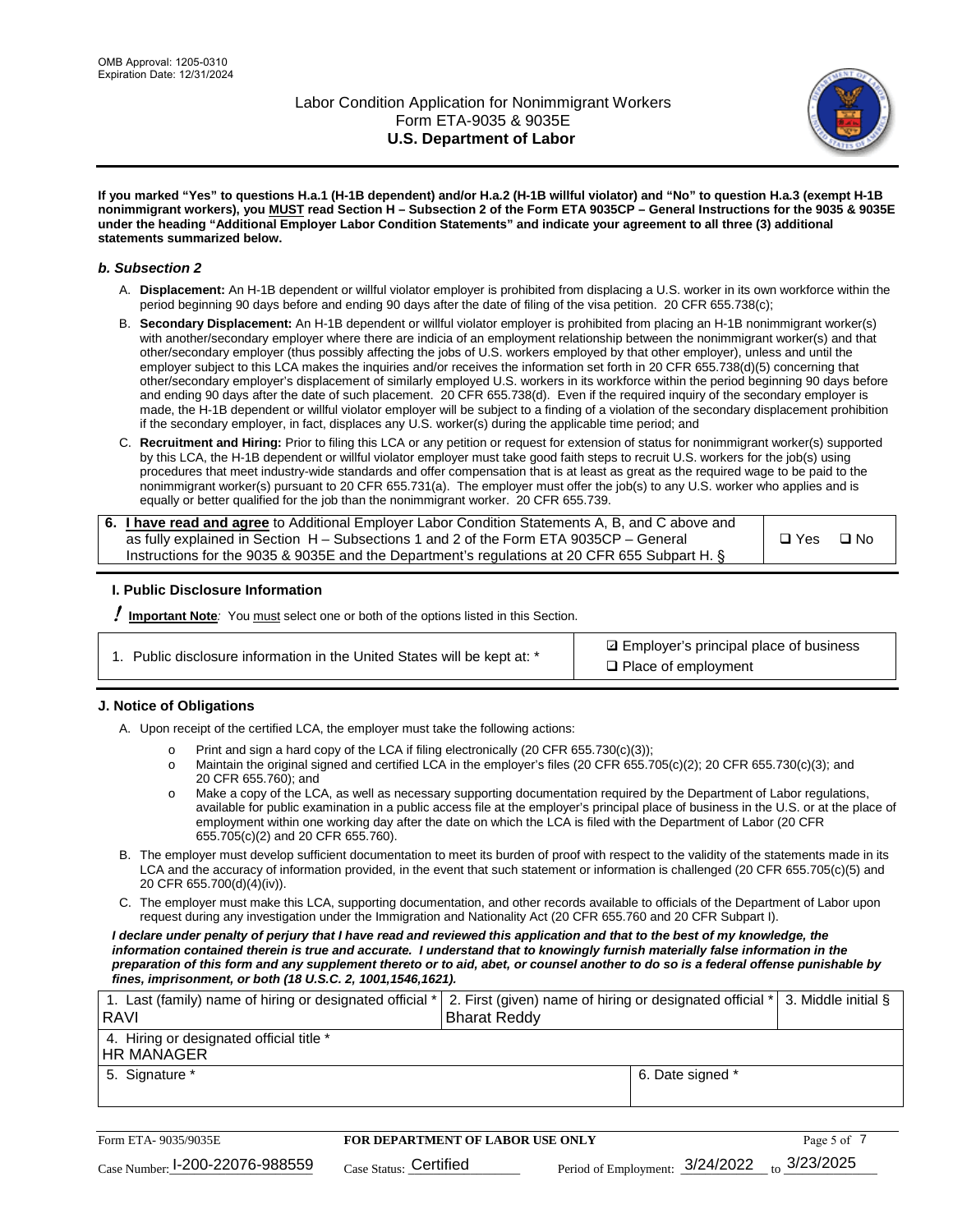

## **K. LCA Preparer**

**Important Note**: Complete this section if the preparer of this LCA is a person other than the one identified in either Section D (employer point of contact) or E (attorney or agent) of this application.

| 1. Last (family) name § | 2. First (given) name § | 3. Middle initial |
|-------------------------|-------------------------|-------------------|
|                         |                         |                   |
| 4. Firm/Business name § |                         |                   |
|                         |                         |                   |
| 5. E-Mail address §     |                         |                   |
|                         |                         |                   |

## **L. U.S. Government Agency Use (ONLY)**

By virtue of the signature below, the Department of Labor hereby acknowledges the following:

| This certification is valid from 3/24/2022                                                                  | $\frac{3}{23/2025}$              |
|-------------------------------------------------------------------------------------------------------------|----------------------------------|
| Certifying Officer                                                                                          | 3/24/2022                        |
| Department of Labor, Office of Foreign Labor Certification                                                  | Certification Date (date signed) |
| I-200-22076-988559                                                                                          | Certified                        |
| Case number                                                                                                 | Case Status                      |
| The Department of Labor is not the guarantor of the accuracy, truthfulness, or adequacy of a certified LCA. |                                  |

### **M. Signature Notification and Complaints**

The signatures and dates signed on this form will not be filled out when electronically submitting to the Department of Labor for processing, but **MUST** be complete when submitting non-electronically. If the application is submitted electronically, any resulting certification **MUST** be signed *immediately upon receipt* from DOL before it can be submitted to USCIS for final processing.

Complaints alleging misrepresentation of material facts in the LCA and/or failure to comply with the terms of the LCA may be filed using the WH-4 Form with any office of the Wage and Hour Division, U.S. Department of Labor. A listing of the Wage and Hour Division offices can be obtained at www.dol.gov/whd. Complaints alleging failure to offer employment to an equally or better qualified U.S. worker, or an employer's misrepresentation regarding such offer(s) of employment, may be filed with the U.S. Department of Justice, Civil Rights Division, Immigrant and Employee Rights Section, 950 Pennsylvania Avenue, NW, # IER, NYA 9000, Washington, DC, 20530, and additional information can be obtained at www.justice.gov. Please note that complaints should be filed with the Civil Rights Division, Immigrant and Employee Rights Section at the Department of Justice only if the violation is by an employer who is H-1B dependent or a willful violator as defined in 20 CFR 655.710(b) and 655.734(a)(1)(ii).

### **N. OMB Paperwork Reduction Act** *(1205-0310)*

These reporting instructions have been approved under the Paperwork Reduction Act of 1995. Persons are not required to respond to this collection of information unless it displays a currently valid OMB control number. Your response is required to receive the benefit of consideration of your application. (Immigration and Nationality Act, Section 212(n) and (t) and 214(c)). Public reporting burden for this collection of information, which is to assist with program management and to meet Congressional and statutory requirements, is estimated to average 75 minutes per response, including the time to review instructions, search existing data sources, gather and maintain the data needed, and complete and review the collection of information.

Send comments regarding this burden estimate or any other aspect of this collection of information, including suggestions for reducing this burden, to the U.S. Department of Labor, Employment and Training Administration, Office of Foreign Labor Certification, 200 Constitution Ave., NW, Box PPII 12-200, Washington, DC, 20210. (Paperwork Reduction Project OMB 1205-0310.) **Do NOT send the completed application to this address.**

| Form ETA-9035/9035E             | <b>FOR DEPARTMENT OF LABOR USE ONLY</b> |                                              |  | Page 6 of 7 |
|---------------------------------|-----------------------------------------|----------------------------------------------|--|-------------|
| Case Number: 1-200-22076-988559 | Case Status: Certified                  | Period of Employment: 3/24/2022 to 3/23/2025 |  |             |